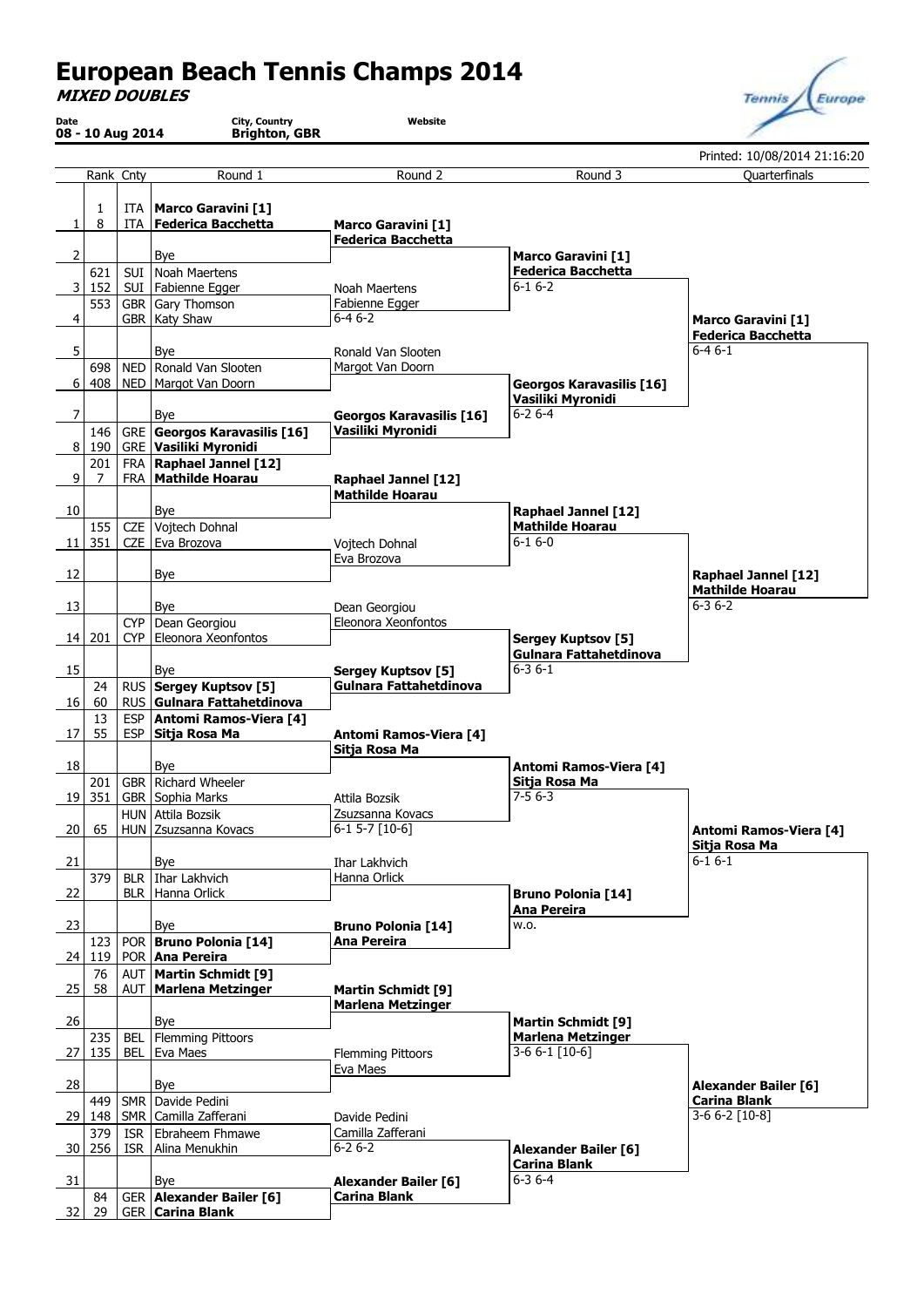## **European Beach Tennis Champs 2014**

**MIXED DOUBLES**

| Date           | 08 - 10 Aug 2014 |            | City, Country<br><b>Brighton, GBR</b>                      | Website                                    |                                                |                                            |
|----------------|------------------|------------|------------------------------------------------------------|--------------------------------------------|------------------------------------------------|--------------------------------------------|
|                |                  |            |                                                            |                                            |                                                | Printed: 10/08/2014 21:16:20               |
|                | Rank Cnty        |            | Round 1                                                    | Round 2                                    | Round 3                                        | Quarterfinals                              |
| 33             | 95<br>29         |            | GER   Oliver Munz [8]<br><b>GER Dorothee Berreth</b>       | Oliver Munz [8]<br><b>Dorothee Berreth</b> |                                                |                                            |
| 34             |                  |            | Bye                                                        |                                            | <b>Oliver Munz [8]</b>                         |                                            |
| 35             | 72<br>300        |            | CYP   Petros Baghdatis<br>CYP   Polina Karafilli           | Petros Baghdatis                           | <b>Dorothee Berreth</b><br>$6 - 06 - 1$        |                                            |
|                |                  |            |                                                            | Polina Karafilli                           |                                                |                                            |
| 36             |                  |            | <b>Bye</b>                                                 |                                            |                                                | <b>Oliver Munz [8]</b>                     |
| 37             |                  |            | Bye                                                        | Nicolo Bombini                             |                                                | <b>Dorothee Berreth</b><br>$7-57-6(3)$     |
|                | 327              |            | SMR Nicolo Bombini                                         | Alice Grandi                               |                                                |                                            |
| 38             | 115              |            | SMR   Alice Grandi                                         |                                            | Nicolo Bombini                                 |                                            |
| 39             |                  |            | Bye                                                        | Yves Fornasier [11]                        | Alice Grandi<br>$6-7(5)$ 7-5 $[10-7]$          |                                            |
|                | 105              |            | SUI Yves Fornasier [11]                                    | Laura Galli                                |                                                |                                            |
| 40             | 98               |            | SUI Laura Galli                                            |                                            |                                                |                                            |
| 41             | 164<br>90        |            | AUT   Roy Krawcewicz [15]<br>AUT Sandra Schmidt            | <b>Roy Krawcewicz [15]</b>                 |                                                |                                            |
|                |                  |            |                                                            | <b>Sandra Schmidt</b>                      |                                                |                                            |
| 42             |                  |            | Bye                                                        |                                            | Lior Brik                                      |                                            |
| 43             | 115<br>281       | <b>ISR</b> | Lior Brik<br>ISR   Alona Alehkin                           | Lior Brik                                  | Alona Alehkin<br>$6-4$ 5-7 $[10-8]$            |                                            |
|                |                  |            |                                                            | Alona Alehkin                              |                                                |                                            |
| 44             |                  |            | Bye                                                        |                                            |                                                | <b>Nikita Burmakin [3]</b>                 |
| 45 I           | 310<br>119       |            | GRE   Karagiannis Dimitris<br>GRE Varvara Katakalidou      | Peter Hatala                               |                                                | Daria Churakova<br>$6 - 26 - 4$            |
|                |                  |            | 1054 HUN Peter Hatala                                      | Zsofia Kaszo                               |                                                |                                            |
|                | $46$   162       |            | HUN Zsofia Kaszo                                           | $6 - 37 - 5$                               | <b>Nikita Burmakin [3]</b>                     |                                            |
| 47             |                  |            | Bye                                                        | Nikita Burmakin [3]                        | Daria Churakova<br>$6 - 06 - 1$                |                                            |
|                | 23               |            | RUS   Nikita Burmakin [3]                                  | Daria Churakova                            |                                                |                                            |
| 48             | 36               |            | RUS   Daria Churakova                                      |                                            |                                                |                                            |
| 49             | 105<br>12        |            | FRA Jeremy Pont [7]<br>FRA   Marie-Eve Hoarau              | Jeremy Pont [7]                            |                                                |                                            |
|                |                  |            |                                                            | <b>Marie-Eve Hoarau</b>                    |                                                |                                            |
| 50             | 553              |            | Bye<br>BLR   Pavel Kotliarov                               |                                            | Jeremy Pont [7]<br><b>Marie-Eve Hoarau</b>     |                                            |
| 51             |                  |            | BLR   Hanna Malakhovich                                    | Pavel Kotliarov                            | W.O.                                           |                                            |
|                |                  |            |                                                            | Hanna Malakhovich                          |                                                |                                            |
| 52             |                  |            | Bye                                                        |                                            |                                                | Jeremy Pont [7]<br><b>Marie-Eve Hoarau</b> |
| 53             |                  |            | Bye                                                        | Pieter Boot                                |                                                | $6 - 36 - 4$                               |
|                | 798              |            | NED   Pieter Boot                                          | Fleur Van Haasteren                        |                                                |                                            |
| 54             | 281              |            | NED   Fleur Van Haasteren                                  |                                            | Saulo Tejada [10]<br><b>Escandell Ma Pilar</b> |                                            |
| 55             |                  |            | Bye                                                        | Saulo Tejada [10]                          | $6 - 16 - 1$                                   |                                            |
| 56             | 68<br>83         |            | ESP   Saulo Tejada [10]<br><b>ESP   Escandell Ma Pilar</b> | <b>Escandell Ma Pilar</b>                  |                                                |                                            |
|                | 123              |            | POR   Ruben Ferreira [13]                                  |                                            |                                                |                                            |
| -57            | 96               |            | POR Susana Pereira                                         | Ruben Ferreira [13]                        |                                                |                                            |
| 58             |                  |            | Bye                                                        | <b>Susana Pereira</b>                      |                                                |                                            |
|                | 523              | BEL        | Tom Verdoodt                                               |                                            | Ruben Ferreira [13]<br>Susana Pereira          |                                            |
| $\frac{59}{ }$ | 135              | BEL        | Sindy Put                                                  | Tom Verdoodt                               | $6 - 0 6 - 1$                                  |                                            |
| 60             |                  |            | Bye                                                        | Sindy Put                                  |                                                |                                            |
|                | 201              |            | GBR James Mccabe                                           |                                            |                                                | Luca Cramarossa [2]<br>Eva D'Elia          |
|                | 61 351           |            | GBR Natasha Khan                                           | Jan Sykora                                 |                                                | $6 - 26 - 4$                               |
|                | 155<br>62   626  |            | CZE   Jan Sykora<br>CZE   Klara Hladka                     | Klara Hladka<br>$6-47-6(4)$                | Luca Cramarossa [2]                            |                                            |
|                |                  |            |                                                            |                                            | Eva D'Elia                                     |                                            |
| 63             |                  |            | Bye                                                        | Luca Cramarossa [2]                        | $6 - 26 - 0$                                   |                                            |
| 64 I           | 11<br>5          |            | ITA   Luca Cramarossa [2]<br>ITA   Eva D'Elia              | Eva D'Elia                                 |                                                |                                            |
|                |                  |            |                                                            |                                            |                                                |                                            |

Tennis Europe